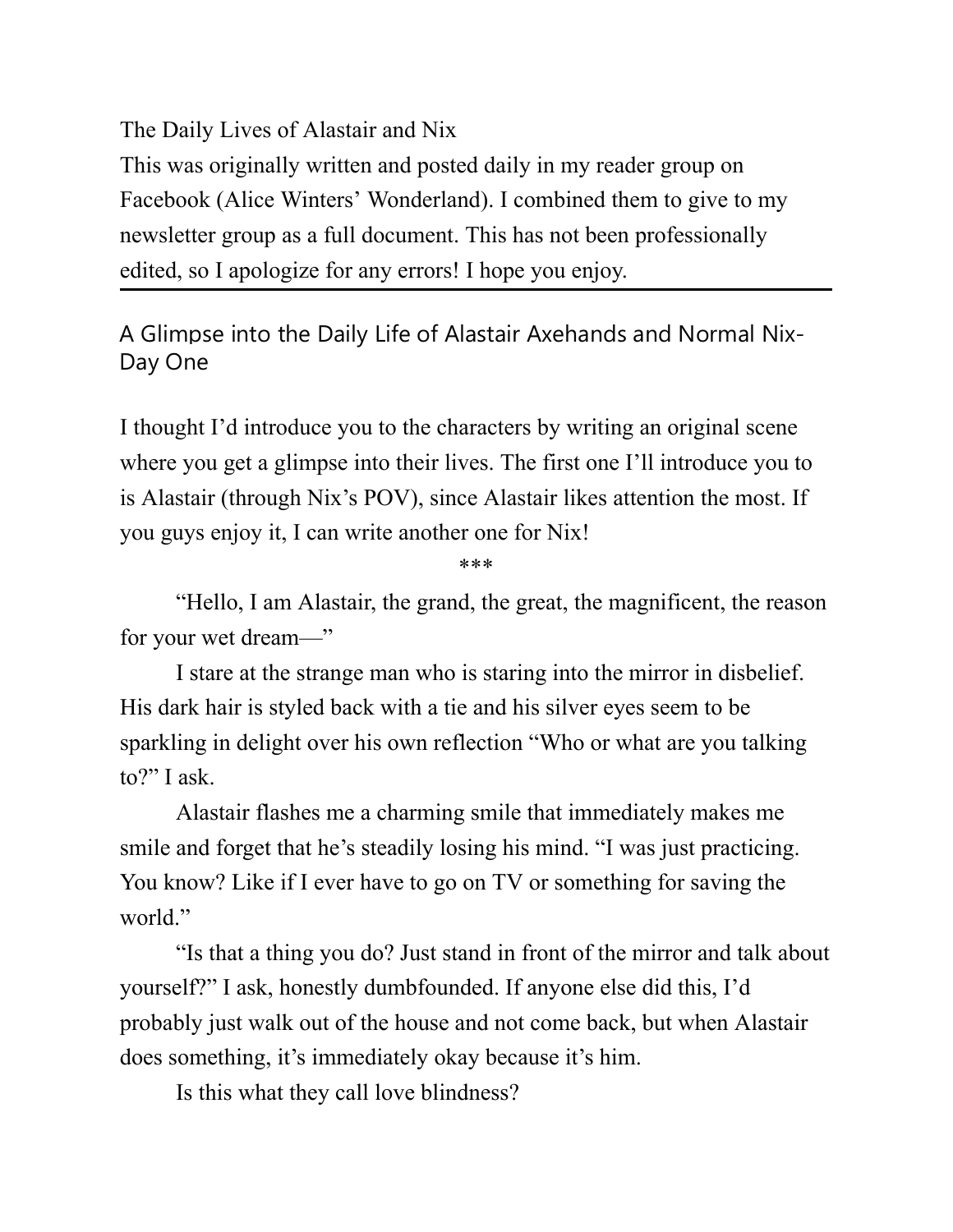Has to be, right?

I scrutinize the man as he turns to face me, velvet robe fluttering behind him. "Do I look better with *or* with the axes?" he asks as he poses with them. He turns this way and that and while I'm positive he thinks I'm enjoying the show, I'm secretly trying to get my brain to work.

It's not going so well.

He suddenly stops, like something has confused him. "You look like you need a hug," he decides as he comes at me with his axes raised.

I slam the bathroom door in his face and lean against it. I've been love blinded! I've been deceived! This man is so strange. Why was I faced with the strangest man in existence and immediately just welcomed him into my life? Am I being conned? Must be.

The door swings open and Alastair hooks my throat with the back of his axe like that is not at all terrifying.

"You're going to kill me!" I cry.

"If I was going to kill you, I would eat you all up first," he says, then laughs like he thinks he's hilarious. He drags me back into the bathroom and gives me this weird axe-hug, like the axes are an extension of his hands. He's suddenly like Alastair Axehands or something.

Buuut…

I kind of like him anyway.

I'm definitely love blind, but you know what?

I don't care.

He's my weird and strange axe-wielding, magical crazy man.

And I don't plan on sharing with anyone.

A Glimpse into the Daily Life of Astute Alastair and Naive Nix-Day Two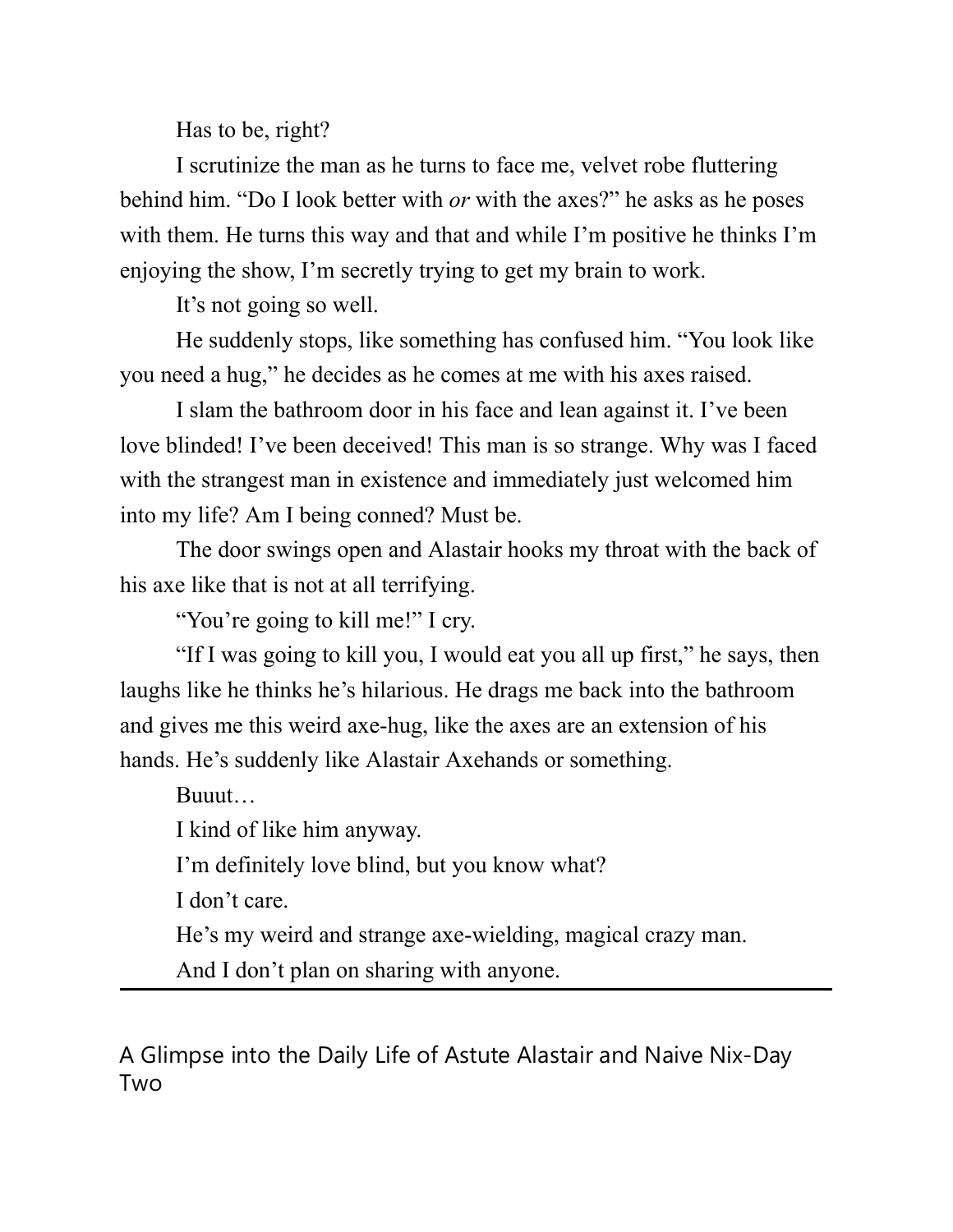This one is a glimpse into Nix's life. Nix didn't even know about magic until the day he was told he was destined to save the world, so he seems to have a little different view on it than Alastair.

\*\*This is not from the book and was written just for the group.

(From Alastair's POV)

\*\*\*

"'Wait in the car, Alastair, I'll be just a minute," I mock since I'm in the car alone and have been for far too long. "'Don't worry, I won't get murdered,' my ass."

There I am, sitting in this parked car even though I have a perfectly majestic horse we could have ridden into town, and Nix cons me into staying inside while he "quickly" runs inside. But instead, I'm sitting here watching him walk straight toward a monster. The man is massive, over seven feet and the illusion he's wearing to try to pretend to be human is weak at best. It keeps flickering in and out and even Nix has to have noticed. Instead of turning around and running back to me for help, he turns and *smiles* at the monster.

Oh dear heavens above. He's going to get himself murdered!

The man has a sword at his side, does he not notice that? He's reaching for it to wound my love!

I snatch up my axes, jump out the car and scream a battle cry that makes everyone in the vicinity turn to look at me. But I will save Nix. I will destroy this earth for him.

I slam the axe into the side of the car window so the man knows I mean business and storm up to him, prepared to battle to the death for my one true love.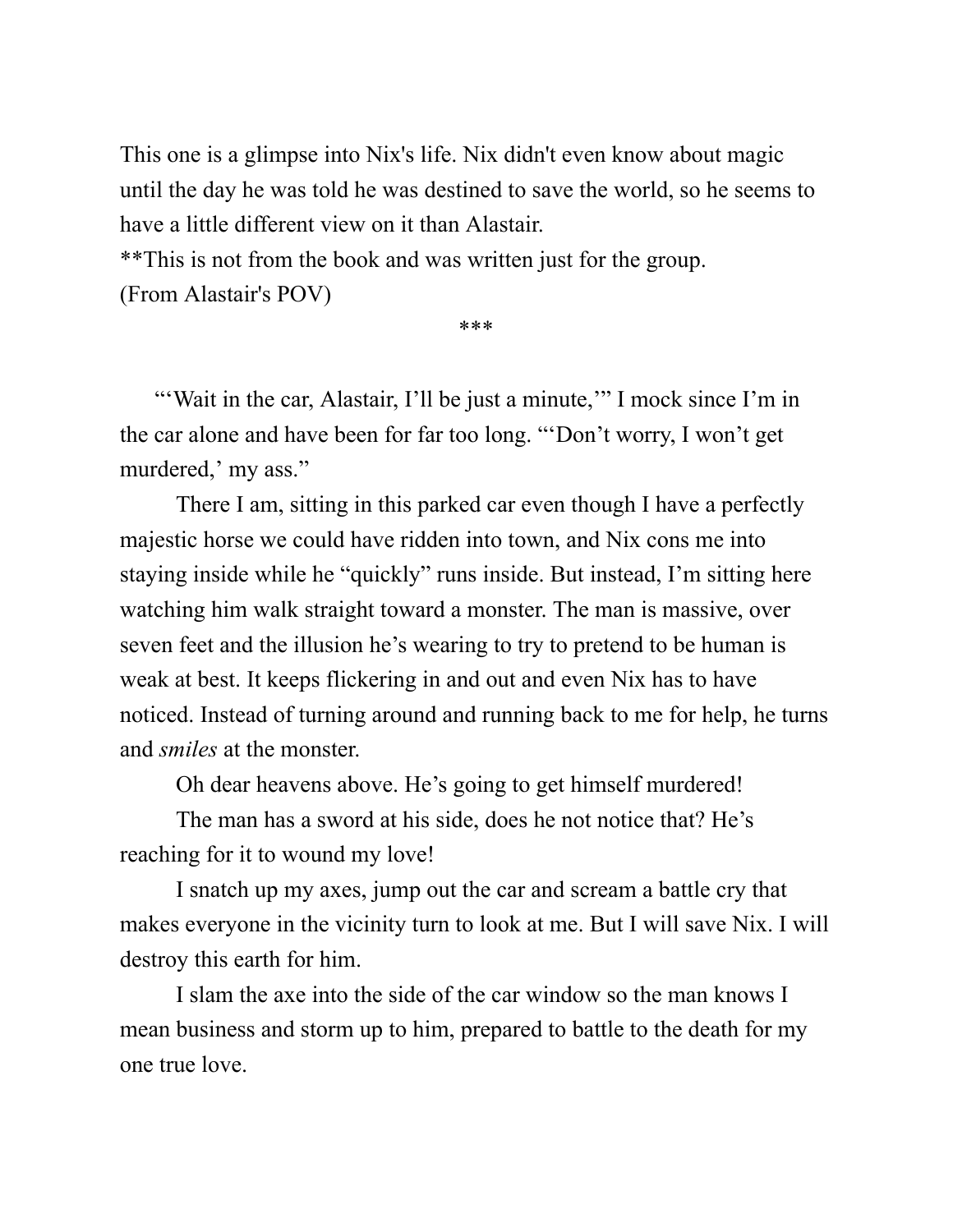"This is Alastair, don't mind him," Nix says before turning back to the guy as I dance around, trying to decide if I should go straight for the neck or if should allow him any final words.

The man is giving a nervous side-eye but Nix waves me off.

"Really, don't mind him. He thinks everyone is out to murder me," he says as he gives the psychopath a smile and leans back in. "So you're right here, right now. You need to take a right on that road there and then when you hit the first alley, swing a left, unless alleys make you nervous? I promise there aren't too many scary people around here."

The man is every child's nightmare and Nix is asking if a mere *alleyway* will make him *nervous?*

"I'll be alright," he says.

"Perfect. Then the store's right there. You can't miss it," he says giving him a huge smile.

The man pats him on the shoulder with a "Thanks" and hurries on with his day of murder as I stare at Nix like he's insane.

"What?" he asks all innocent and cute.

"Do you know what that man was?" I ask. "He is one of the most cruel and brutal beings."

Nix gives me an innocent little shrug. "Don't just lump everyone into the same category. He was lost so I was just giving him directions. You need to stop being so judgmental of everyone." The smile he gives me makes me feel like maybe he's right and I am judging people. "He was very polite and kind. Come on, I'll show you that he's fine."

Nix hurries over to the car before pointing at the window I might've cracked. At least it was his grandma's car which makes me wish I'd done more than cracked it.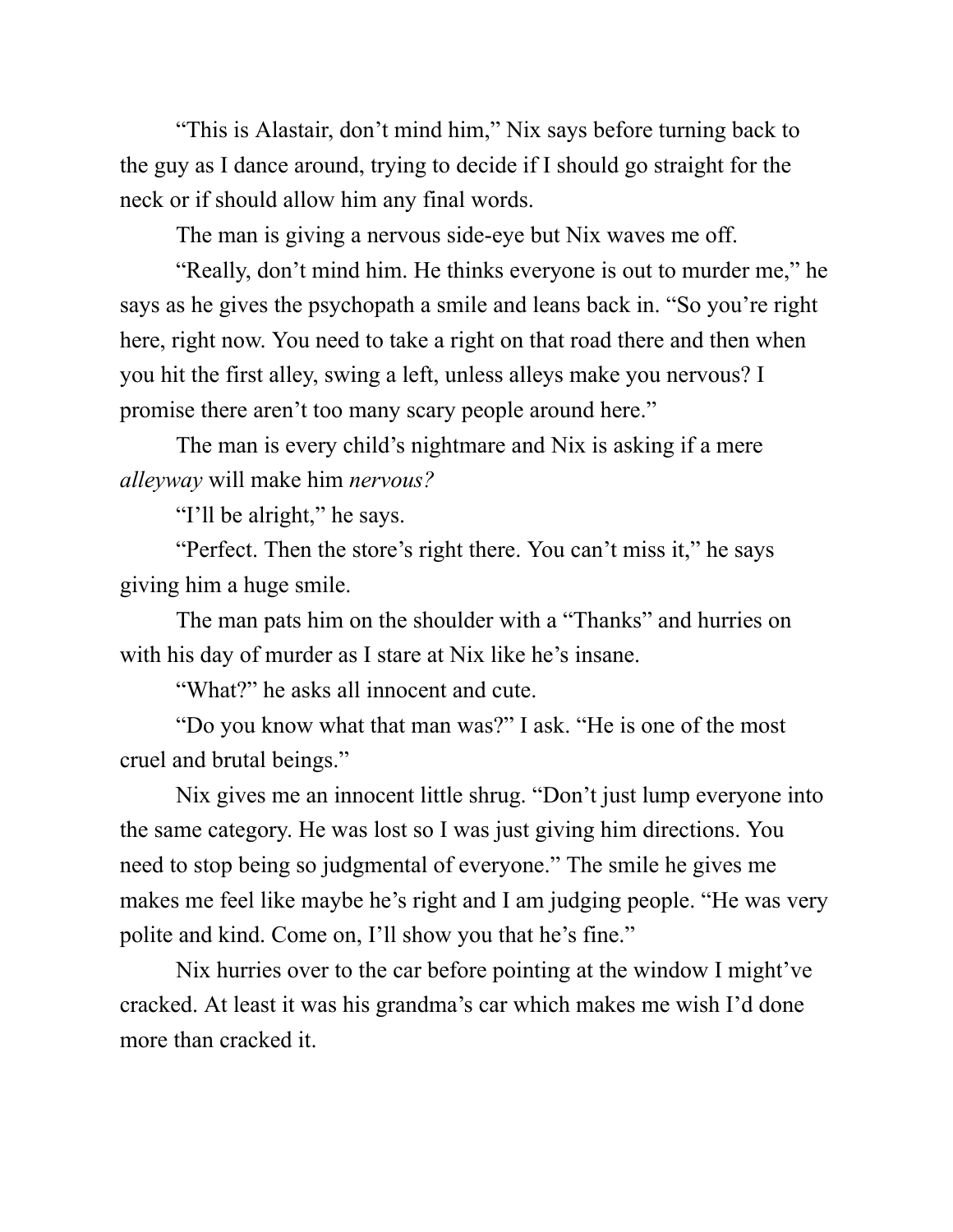Then he drives around the block while going, "I really think you need to trus—"

Nix slows down as we watch the man he was giving directions to charge across the street with his sword held high. "Fuck."

"It's okay, you're still cute," I assure him with a quick kiss before jumping out the door after the man.

"At least ask him if he's being evil first!" Nix yells after me.

"Are you evil?" I shout as I run at the man with my axe at the ready.

The man spins on me. "Are you prepared to die?"

A Glimpse into the Daily Life of Amazing Alastair and Nice Nix- Day Three

So these keep getting longer every day (not my fault). This is why all my books end up around the 100k word range. Day three has Alastair teaching Nix the art of torture on Nix's best friend Annie. \*\*This is original and has been written just for the group so it will not be included in the book. (From Nix's POV)

\*\*\*

"What do you want to do today?" Alastair asks as I sit on the couch next to him.

"I dunno… you?"

"What if I teach you the splendid art of Torturé."

I eye this suspicious man. "Of what?"

"Torture."

"Why'd you say it weird?"

"I said it fancy," Alastair decides.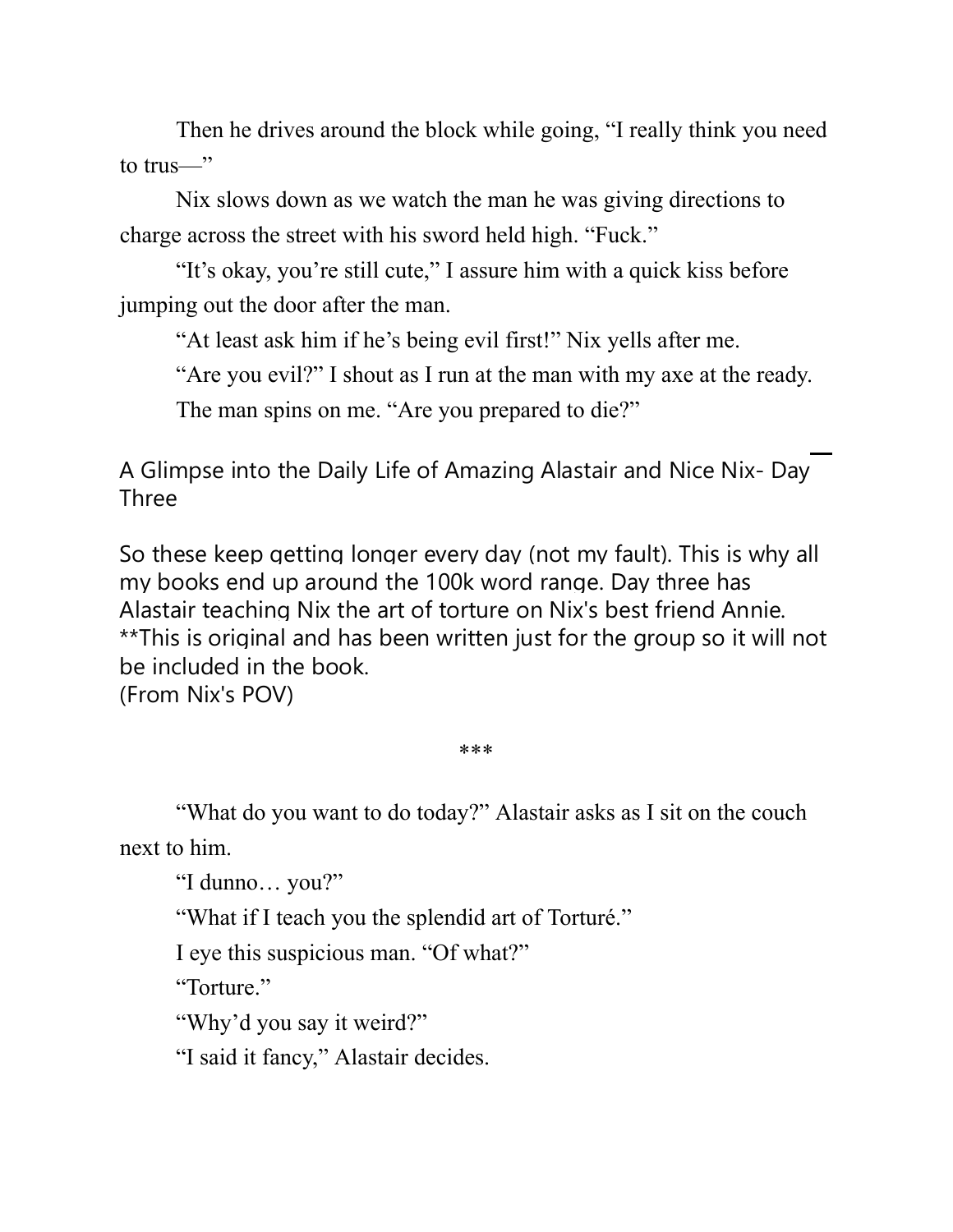"It doesn't matter how fancy or fun you make it sound, I'm still not interested. Something else. Ooh. So I've been scrutinizing you lately," I declare

"Weird! I've been scrutinizing you too! What did you find out?" Alastair asks.

"That I like you so much that I don't even care what crazy things you do."

Alastair preens. "Aww! I like you that much too."

"What did *you* find out?" I'm a little worried.

"That you're magnificent at wielding your kindness, and while it rarely accomplishes anything when people are trying to kill you, it's still cute to see."

I shrug. Honestly, it could be much worse. "Thank you."

"Wanna judge someone else?" he asks.

"So fucking bad. Let's judge Annie."

Alastair grins, clearly pleased by my devious plans. It's not too often I can pull off the devious. "Ah yes. Annie."

Annie looks over at us, like she just knows we're scheming up something. "What are you two staring at me like that for?"

"I just thought you were pretty to look at," Alastair says, which he *has* to know is the most suspicious thing he could have ever said. He's always picking at her because of our closeness so there's no way she wouldn't realize we're up to something.

"Aw! Thank you!" she says as she flips her hair back and continues whatever she's doing.

Or not.

"She's such a sucker. What if I get you a different friend?" Alastair asks. "One that's less… Annie."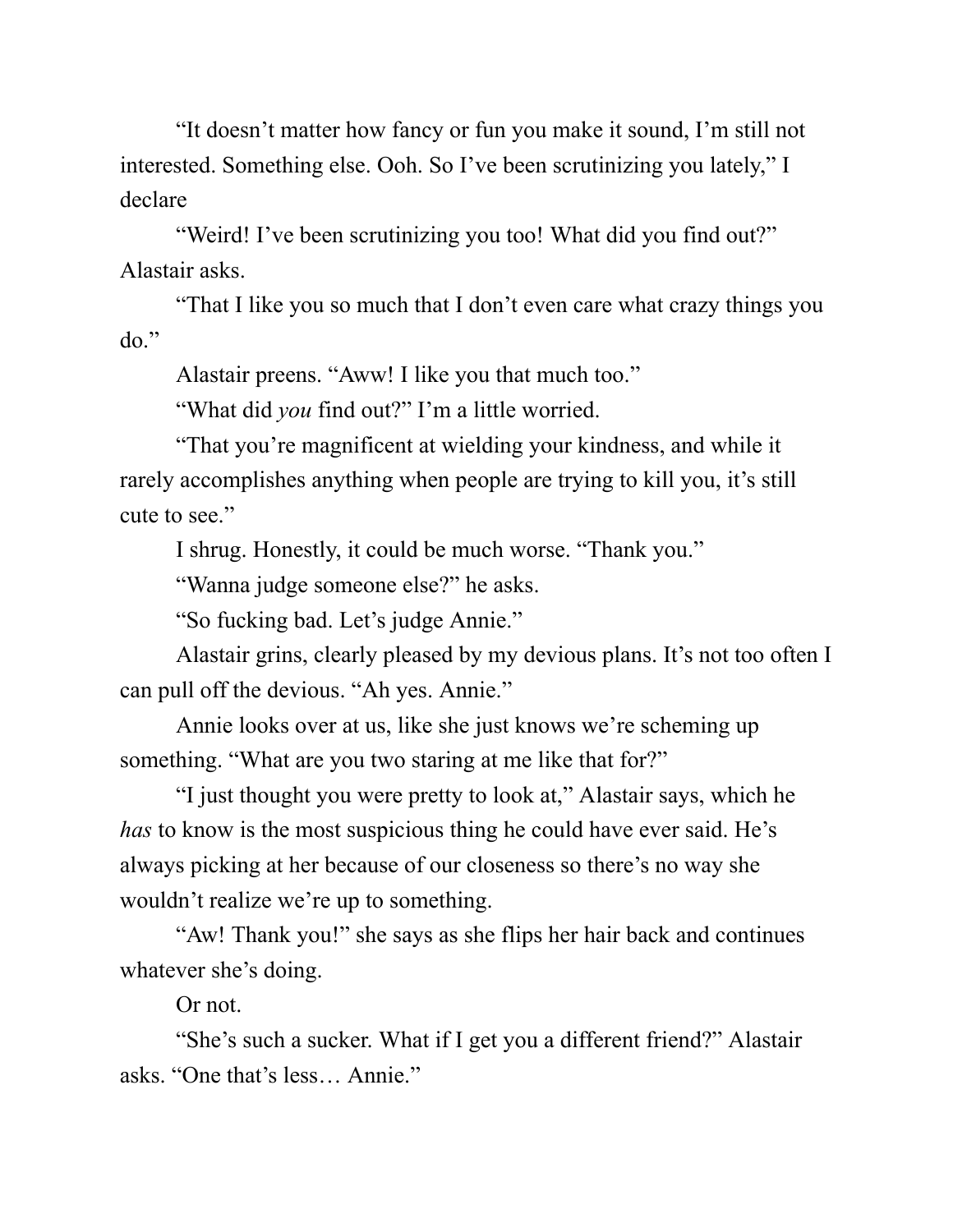"But I like Annie. We've been friends since birth."

Alastair seems a bit put off by that but smiles and hugs me anyway. "It's like, no matter what you do, I still love you to pieces."

"Aw. Me too," I say with a smile.

Alastair's attention shifts back to Annie. "Annie, get over here, I'm getting bored of staring at you. I'm going to teach Nix the secret art of Torturé."

"Of what?" Annie asks as she comes over to see what we're up to.

"He means torture. He's just saying it some weird way because he thinks he's cool or something," I say.

Alastair looks mildly annoyed but then he smiles at me and gives me a kiss anyway. "Annie, sit."

Annie rightfully looks concerned. "What if I don't want to be tortured?"

"Do you want to play a role in Nix saving mankind or not?" Alastair asks.

"Yeah, but by like… guarding him and stuff."

"Do I need to remind you of the time you guarded him so good you set yourself on fire, nearly killing Nix in the process?"

Annie is silent as she sits right down in Torture Chair, clearly ready to go to Torture Town.

"Okay, Nix, look around the room and pick something to torture her with."

I look around for the most innocent item to use. Pillow? No, he'll smother her with that. Blanket? No, he'll tie her up. I pick up an empty plastic cup. What damage could be done with that?

"Here."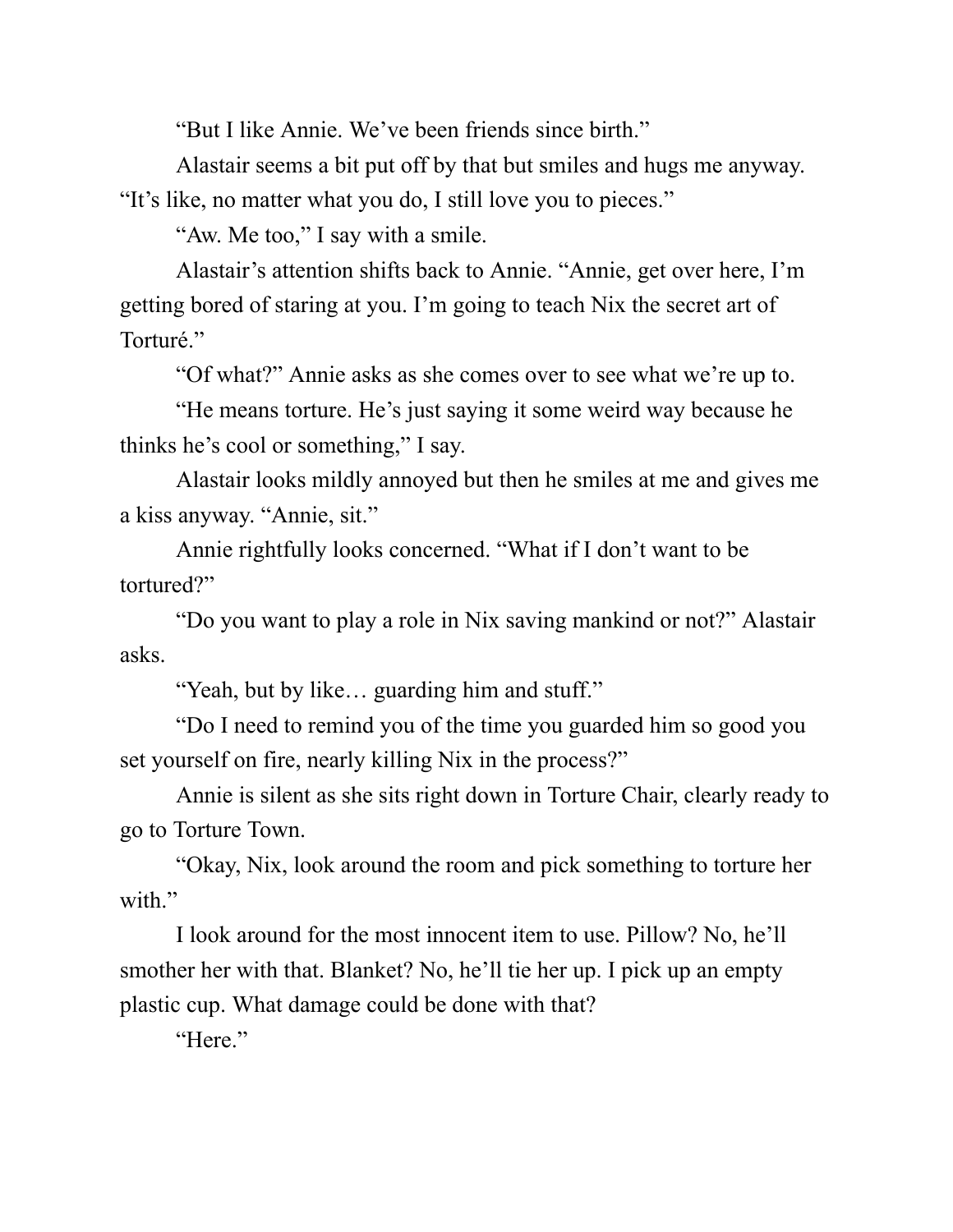Alastair's eyes get wide. "What a good choice! Now come over here and hold it over her mouth—"

"I changed my mind," I say as I pluck a flower out of the vase. "This."

He shrugs. "It'll do. Okay. You grab her by the hair and—"

"Hi," I say to Annie. "My name is Nix, and I'd really appreciate it if you could tell me the stuff Alastair wants to know so I don't have to torture you." Then I offer her the flower.

"Aw, of course. I'll tell you anything," Annie says.

I smile, pleased at myself as Alastair watches me.

"Oh, you sweet summer child," he says as he wraps me up in his arms and holds me close. "You're just adorable."

"Thanks."

"I still think we should replace Annie."

"Fuck you, pretty boy!" she yells as she tosses the cup at him.

Somehow, Annie lights it on fire with her magic, and now it's a flying fire missile aimed straight for Alastair's head. "I didn't mean to!"

Alastair smacks it onto the ground and suddenly my grandma's favorite rug bursts into flames as we all stand there and stare at it.

"Well fuck," Alastair says. "We might as well use it to our benefit. Set Annie's chair over it, this'll get her to talk."

A Glimpse into the Daily Life of Acrobatic Alastair and Nearly a Winner Nix-Day Four

I've been having a lot of fun with these daily life stuff and hope you're enjoying it too. Today, I want to introduce you to the character who steals the show (or at least he thinks he does).

This is from Alastair's POV.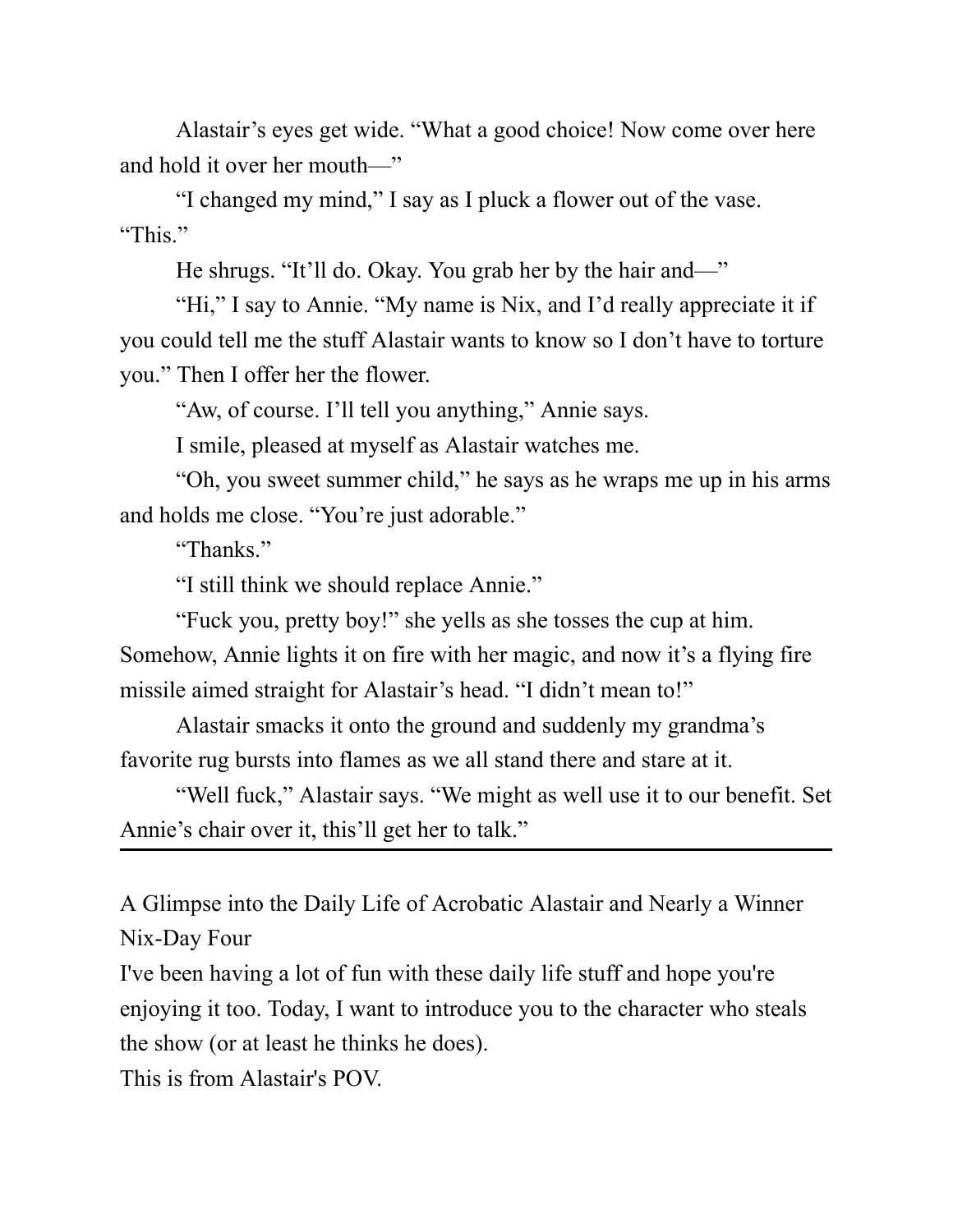\*\*This is completely original and has not been taken from the book.

\*\*\*

"Who do we want to judge today?" I ask Nix as we sit on the bench next to the pond.

"I don't know after we nearly got arrested with you attacking that man who simply wanted directions—"

I slowly turn my eyes onto him, positive my hearing glitched out for at least a minute. "He literally ripped out a chunk of my hair, sniffed it, then went, 'I can't wait to suckle the marrow from your bones while you watch' and you still think he's innocent?"

Nix does this little shoulder twitch thing which I'm pretty sure was supposed to be a shrug but even he can't deny that I'm right. "I was just *saying* that things have been a bit busy so maybe we could do something a little more… lowkey, you know?" he asks. "Like judge someone we know isn't going to kill us. What about Elderon?" Nix asks.

I look around before my eyes fall on the gorgeous black horse. He's honestly a sight to behold with his sleek long legs, silky black coat that seems to shimmer, antlered head always held high when he's not doing something nefarious.

The horse immediately looks over at us. While he *had* been trying to rip a sapling out of the ground by the roots, he immediately stops and turns just right so the wind flicks up his mane. His head is held high as he stands still and majestic.

"He's an evil little shit," I say.

Elderon's ears pin back and he mimes biting me before he seems to remember he was being judged and returns to looking majestic and statuesque. I pick up a stone and throw it at him. Of course it doesn't hit him, but it rolls about a foot before smacking into his hoof. He pins his ears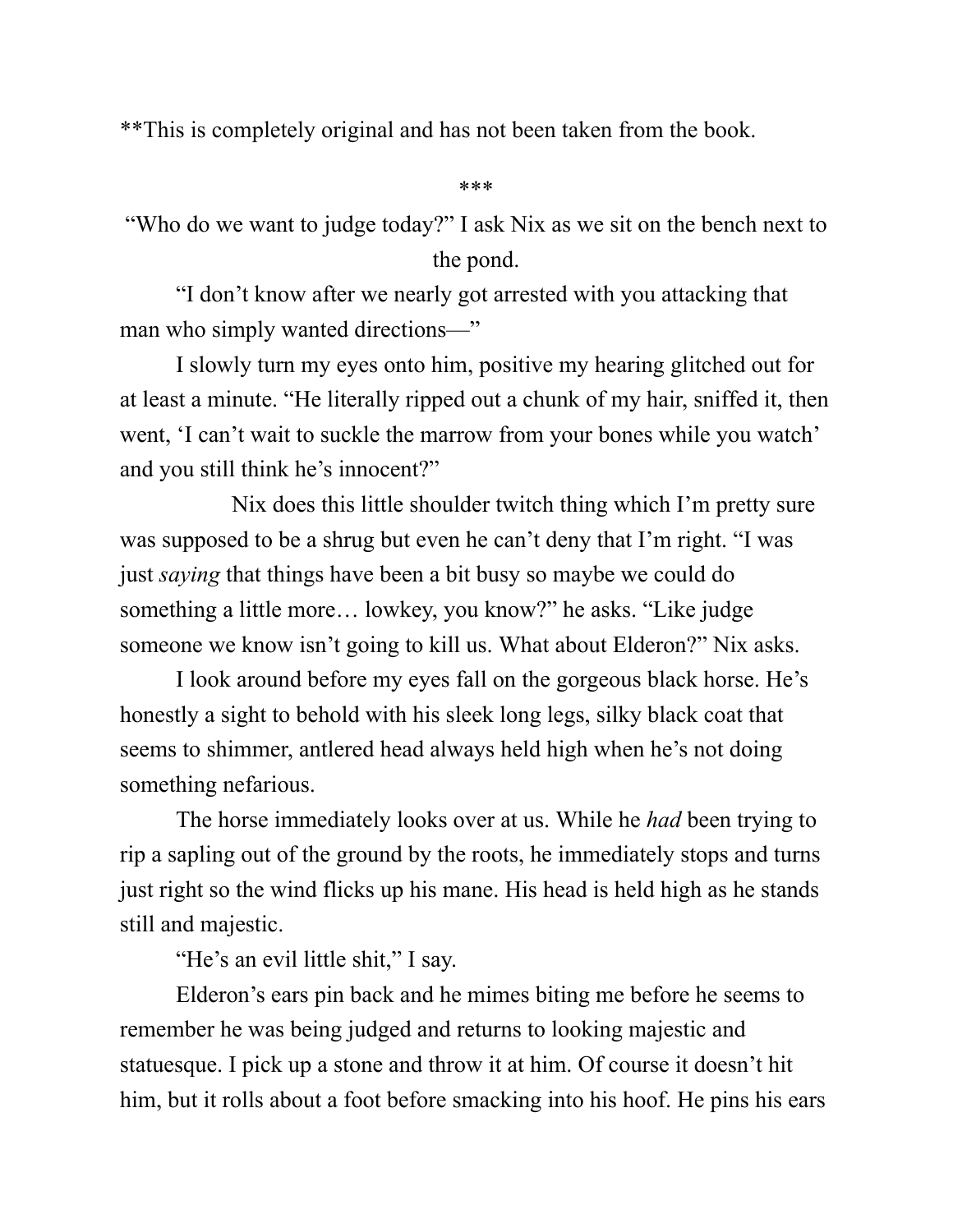and stomps it into the ground before turning his judging eyes onto me like he was hoping that was my head he pummeled into the ground.

"He does look pretty evil," Nix says which makes Elderon return to looking majestic. He even does a head toss that flicks his mane up into an arch before settling back down on his neck. "But anyone that's had to live with you for a hundred years probably turns evil."

I shift my judging eyes onto the love of my life who has just shattered my heart. "Nixon—"

"It's Phoenix."

"Nixon Bixon. How… How dare you?"

Elderon is pleased we're now judging each other and quickly goes back to trying to rip the sapling out of the ground. What he wants to do with it, I'm not sure.

"He has carried me through many battles," I say. "I looked so fucking sexy on his back."

"Then what happened?" he asks. "Because, right now, I feel like if I told you we should have a race to the house, me on foot, you on your horse, I'd win."

"Nah. What do I win if I win?" I ask.

His eyes seem to sparkle. "What do you want?" he purrs.

"To tie some bricks onto your grandma's feet and see if she floats when I toss her into the pond," I admit. Staying with his grandmother to keep him safe *has* been quite the irritation.

He sighs. "I thought you'd want my body or something."

I grin as I lean into him. "I can have your body any time I want. Now go!"

"We didn't agree on anything! Whatever!" he says as he jumps up and starts running.